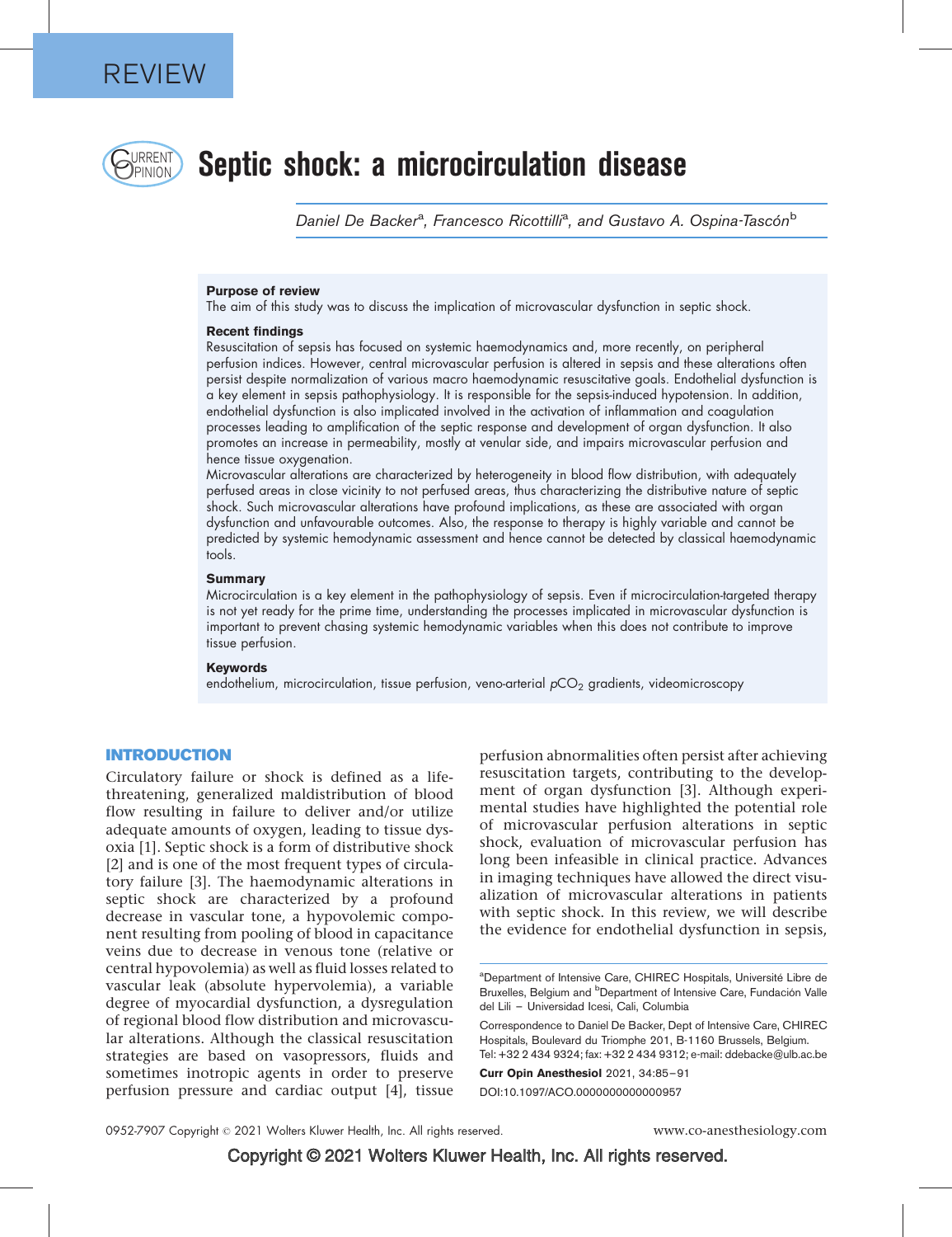## KEY POINTS

- Endothelial dysfunction is a key player in the pathophysiology of sepsis and contributes to alterations in microvascular perfusion.
- Alterations in microvascular perfusion are frequent in septic patients and are associated with a poor outcome.
- Microcirculation alterations cannot be detected by clinical signs and classical haemodynamic devices.
- Microcirculatory assessment requires direct visualization by handheld microscopes or indirect assessment by surrogate measurements such as veno-arterial  $pCO<sub>2</sub>$  differences.
- The effect of usual resuscitation interventions has a variable effect on the microcirculation that may depend on timing of intervention and microcirculation state.

its role in the development of alterations in microvascular perfusion, their consequences and potential lines for therapeutic interventions.

## ENDOTHELIAL DYSFUNCTION IN SEPSIS

The endothelium is present everywhere in the vascular system, from large arteries to veins, even though its structure varies according to the various organs. This single cell layer has multiple actions: regulation of vascular tone, inflammation and coagulation, and control of permeability. At the microvascular level, the endothelial layer is a key factor controlling local perfusion by activating local dilation or constriction. In addition, endothelial cells are also implicated in the transmission of information from peripheral to more proximal vessels allowing fine matching perfusion to metabolic needs [\[5\].](#page-5-0)

In sepsis, dysregulation of endothelial cells is associated with an impaired sensitivity to vasodilating and vasoconstrictive substances. Endothelial dysfunction related to sepsis contributes to the alterations in the distribution of regional perfusion. Sepsis is also associated with a loss of endothelium structure, contributing to the increased vascular permeability. Endothelial cells activation in sepsis results in a procoagulant and proinflammatory state, and secretion of adhesion molecules. Altogether, this favour microthrombi formation and adhesion of circulating cells to the endothelium.

In addition, the glycocalyx, which is the layer of glycosaminoglycans, proteoglycans and glycoproteins at the surface of endothelial cells, is degraded in sepsis so that this layer is thinner in sepsis  $[6^{\bullet\bullet},7^{\bullet}].$  $[6^{\bullet\bullet},7^{\bullet}].$  $[6^{\bullet\bullet},7^{\bullet}].$  $[6^{\bullet\bullet},7^{\bullet}].$  $[6^{\bullet\bullet},7^{\bullet}].$ The degradation of glycocalyx contributes to

(micro)vascular dysfunction, favours adhesion of circulating cells, microthrombosis and increased permeability. The severity of glycocalyx breakdown is associated with a poor clinical outcome  $[8<sup>*</sup>]$  $[8<sup>*</sup>]$  $[8<sup>*</sup>]$ .

## CHARACTERIZATION OF MICROVASCULAR PERFUSION IN SEPSIS

Various experimental studies have demonstrated the occurrence of alterations in microvascular perfusion. These were characterized by a decrease in the density of perfused vessels (functional capillary density) and heterogeneity of perfusion between areas close by a few microns. Similar alterations have been reported in various species, from rodents to large animals, and in all organs that have been investigated.

In humans, De Backer et al. [\[9\]](#page-5-0) first demonstrated that the sublingual microcirculation is altered in patients with sepsis. More than 30 publications replicated these findings throughout the world. All these studies found that the density of perfused vessels is decreased and that heterogeneity is increased, with presence of nonperfused capillaries in close vicinity of perfused vessels. These observations are very similar to those observed in experimental conditions.

Most of these trials investigated the sublingual area. More recently, some investigators explored the conjunctival area, demonstrating similar alterations as in the sublingual area  $[10<sup>**</sup>]$  $[10<sup>**</sup>]$ . Admittedly, direct evaluation of inner organs, such as kidney, liver, heart and brain, remains unfeasible at this stage in humans.

## CONSEQUENCES OF MICROVASCULAR ALTERATIONS

The most immediate consequence of the decrease in perfused capillary density is the increase in intercapillary distance, resulting in an increased oxygen diffusion distance, potentially leading to hypoxic pouches. In rat cardiomyocytes, diffusion distance for oxygen increased by 50% after endotoxin administration, and this was associated with an increase in expression of hypoxic factor gene [\[11\]](#page-5-0). In an experimental model of peritonitis, microvascular blood flow heterogeneity was closely related to the mesenteric oxygen extraction ratio, suggesting the key role of microvascular blood flow distribution on oxygen uptake during development and resuscitation from septic shock [\[12\].](#page-5-0) In addition, redox potential is increased in zones with poor microvascular perfusion, suggesting occurrence of tissue hypoxia [\[13\]](#page-5-0). In humans, demonstration of local zones of tissue hypoxia is more complicated. Only indirect evidence suggest that microvascular alterations contribute to local zones of tissue hypoxia. First, the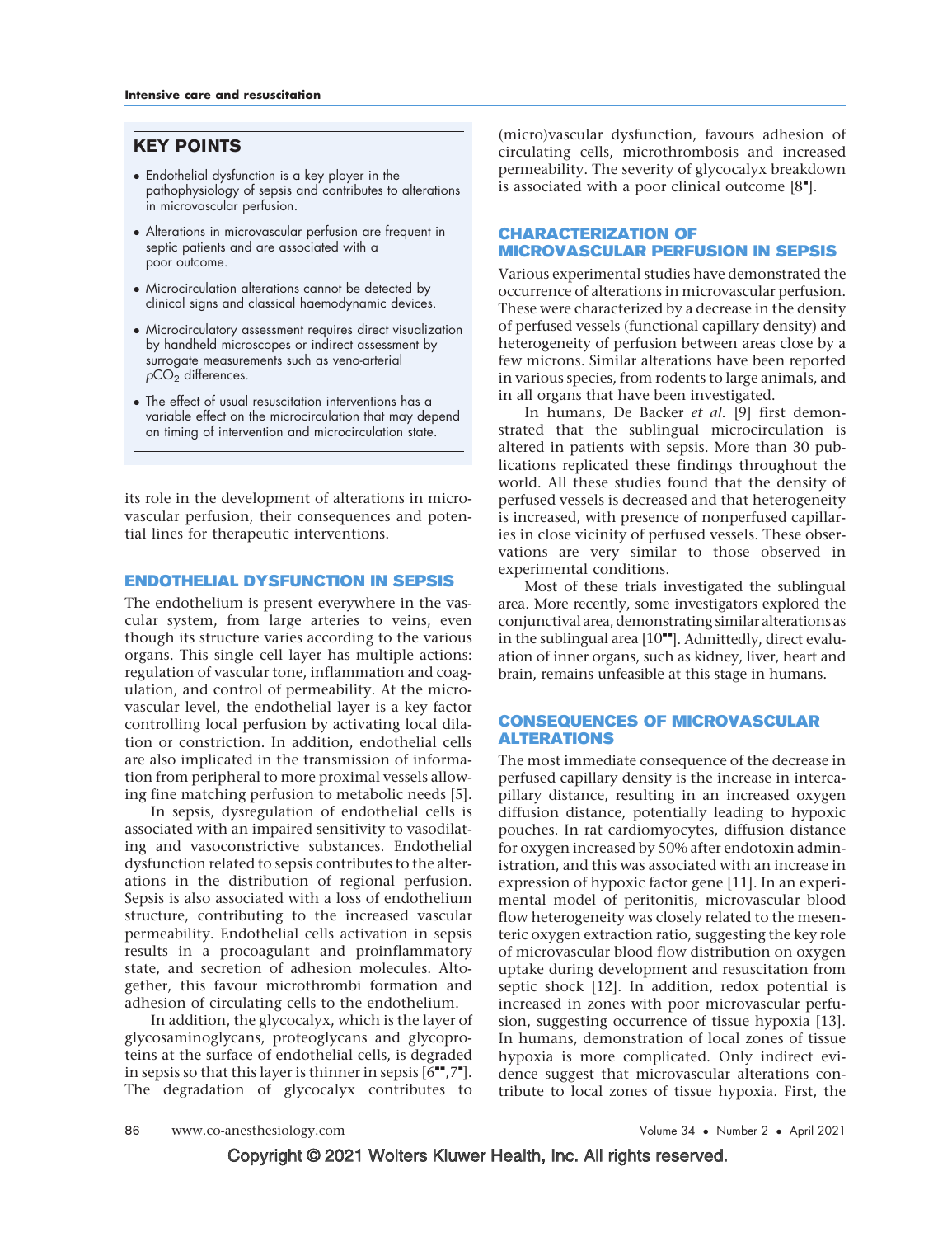improvement in microvascular perfusion is associated with a decrease in lactate levels [\[14\]](#page-5-0) and in tissue to arterial  $pCO<sub>2</sub>$  gradients [\[15\].](#page-5-0) Second, improvement in microvascular perfusion is associated with improved organ function [\[16,17,18](#page-5-0)"[\]](#page-5-0). Changes in microvascular perfusion during early resuscitation procedures were associated with inverse changes in organ function score the next day [\[16\].](#page-5-0) In patients receiving fluid administration, organ function improved in patients who improved their microvascular perfusion but not in the others [\[17\].](#page-5-0)

Many trials showed that the severity of microvascular alterations is associated with outcome in patients with septic shock  $[9,19-22,23",24",25"$  $[9,19-22,23",24",25"$  $[9,19-22,23",24",25"$  $[9,19-22,23",24",25"$  $[9,19-22,23",24",25"$ [\]](#page-5-0). Although most trials evaluated differences in microvascular perfusion between survivors and non survivors on admission, the evolution of microvascular perfusion over time also differs between them: microvascular alterations improved over time in survivors but remain stable in nonsurvivors [\[22\]](#page-5-0).

## WHAT IS THE LINK BETWEEN SYSTEMIC AND MICROVASCULAR PERFUSION?

It is quite obvious that microvascular perfusion cannot be sustained without some minimal systemic flow and organ perfusion pressure. Physiologically, microvascular blood flow depends on the perfusion of each organ, which in turn depends on cardiac output, perfusion pressure (which depends not only on upstream arterial pressure but also on venous pressure and interstitial pressure) and regional blood flow distribution. In addition, at the organ level, microvascular perfusion depends on local regulation based on biofeedback systems allowing fine matching of perfusion to metabolic needs. In sepsis, several factors affect these complex mechanisms regulating tissue perfusion.

Several trials have shown that microcirculatory alterations may be detected even when systemic haemodynamics are within resuscitation targets [\[9,14,26,27\]](#page-5-0). There is no link between microvascular perfusion and oxygen delivery or mean arterial pressure [\[20\]](#page-5-0). Similarly, the velocity of red blood cells in sublingual microcirculation is not related to cardiac output or mean arterial pressure [\[26\].](#page-5-0) The severity of alterations in microvascular blood flow is similar in hyperdynamic and normodynamic septic shock [\[26\].](#page-5-0) During therapeutic interventions manipulating perfusion pressure and/or cardiac output, changes in microvascular perfusion were independent of changes in arterial pressure [\[28,29\]](#page-5-0) or cardiac output [\[14\]](#page-5-0).

Different combinations or preserved/impaired macro and microcirculations can be observed (Fig. 1). In some cases, macro and micro are both altered (global circulatory failure) or preserved (normal condition or patient adequately resuscitated). The microcirculation can be impaired and microcirculation normal. This situation has been nicely illustrated in experimental shock, where microcirculation initially tries to compensate for the decrease in systemic perfusion [\[30\]](#page-5-0). Finally, the microcirculation can be altered even when systemic circulation is apparently corrected: this is the most frequent situation, amply described above, where dissociation between micro and macrocirculation explain the impaired tissue perfusion [\[9,14,26\]](#page-5-0).

## HOW TO DETECT MICROVASCULAR ALTERATIONS IN PATIENTS WITH SEPTIC SHOCK?

Can clinical signs and biological signs detect microvascular perfusion? As mentioned above, the link between systemic haemodynamics and



FIGURE 1. Interpretation of the different combinations of microcirculation and microcirculation states.

0952-7907 Copyright © 2021 Wolters Kluwer Health, Inc. All rights reserved. www.co-anesthesiology.com 87

Copyright © 2021 Wolters Kluwer Health, Inc. All rights reserved.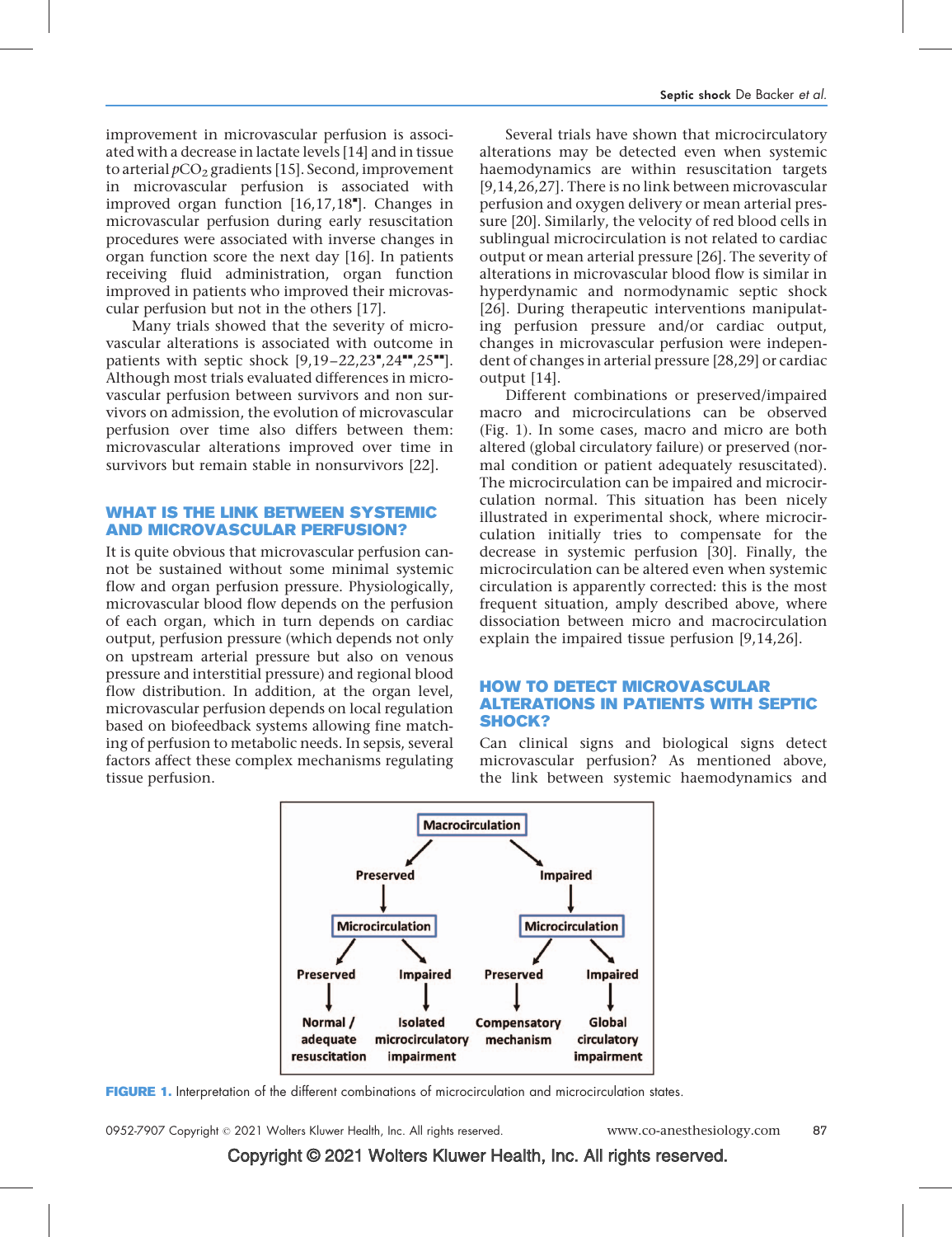microcirculatory perfusion is at best loose. Clinical signs of skin hypoperfusion such as capillary refill time and mottling score are very useful to detect impairment in peripheral tissue perfusion and can even be used to guide resuscitation  $[31$ <sup>-</sup>. Skin mottling severity correlates with local impairment in tissue perfusion [\[32\],](#page-5-0) skin oxygenation and hae-moglobin content [\[33](#page-5-0)"[\]](#page-5-0) and biological markers of endothelial dysfunction [\[33](#page-5-0)"[\].](#page-5-0) However, local factors (such as use of vasoconstrictor agents, environmental temperature and so on) may alter peripheral microcirculation more than central microcirculation. In addition, cardiovascular comorbidities and some skin vasculitis can also affect mottling score and capillary refill time. In patients with septic shock, skin perfusion evaluated by central to toe temperature difference failed to reflect a more central area such as the sublingual area [\[34\].](#page-5-0)

Lactate may theoretically be a good candidate to detect microvascular alterations. In experimental sepsis, zones of impaired microvascular perfusion are colocalized with hypoxic areas [\[11,35\].](#page-5-0) Impairment of villi perfusion was associated with increased portal vein lactate levels and lactate to pyruvate ratio [\[12,36\].](#page-5-0) In septic patients, the link between hyperlactatemia and microvascular perfusion was less obvious, perhaps due to interaction with other factors such as lactate clearance and nonhypoxic generation of lactate. Nevertheless, changes in microvascular perfusion are associated with inverse changes in lactate levels [\[37\].](#page-5-0)

Veno-arterial differences in  $pCO_2$  (PvaCO<sub>2</sub>) can be used to detect microvascular alterations and to track microvascular perfusion derangements. Stagnation of flow and tissue hypoxia are both associated with an increase in tissue  $pCO2$ . As  $CO<sub>2</sub>$  diffuses easily in tissues, venous  $pCO<sub>2</sub>$  increases even when perfusion is altered, so that  $PvaCO<sub>2</sub>$  can be used to detect hypoperfused areas [\[38\]](#page-6-0). In patients with septic shock, Ospina-Tascón et al. [\[39\]](#page-6-0) observed that  $PvaCO<sub>2</sub>$  was inversely related with perfused vascular density vessels and directly related with heterogeneity index. In these patients who were meeting global haemodynamic goals, changes in  $PvaCO<sub>2</sub>$ also correlated with changes in microvascular perfusion but not with changes in cardiac output.

Direct evaluation of the microcirculation by handheld microscopes is the technique of reference, even though still restricted to research arena. Orthogonally polarized spectral (OPS), sidestream dark-field (SDF) and incident dark-field (IDF) imaging techniques are the various techniques that were/ are used to evaluate the microcirculation at bedside  $[6"$  $[6"$ [,9,20,40](#page-5-0)"[\]](#page-5-0). Various indices can be obtained to evaluate the microcirculation and these are described in depth in a recent consensus organized

by the European Society of Intensive Care Medicine  $[41$ <sup> $H$ </sup>. Limitations of the use of videomicroscopic techniques unfortunately limit their broad use in clinical practice  $[42$ <sup> $\text{...}$ </sup>[\]](#page-6-0).

## WHAT IS THE IMPACT ON THE MICROCIRCULATION OF INTERVENTIONS USED FOR HEMODYNAMIC RESUSCITATION IN SEPTIC SHOCK?

Fluids are cardinal in the hemodynamic resuscitation of septic shock. Hypovolemia and preload dependence are associated with microcirculatory alterations [\[43](#page-6-0)"[\].](#page-6-0) Fluids may improve microvascular perfusion, but the effect is quite variable and may depend on the timing at which these are administered: fluids improve microvascular perfusion within 12–24 h of sepsis recognition, while these have limited or even detrimental impact on the microcirculatory perfusion at later stages [\[37\].](#page-5-0) The improvement in microvascular perfusion is not dependent on the amount of fluid administered [\[44](#page-6-0)"[,45\].](#page-6-0) Accordingly, it seems that administration of limited amount of fluids at initial stage improves the microcirculation, while further fluid administration seems ineffective even when cardiac output increases. Interestingly, organ function improves when fluids improve the microcirculation [\[17\]](#page-5-0). Importantly, all organs may not respond similarly [\[46\].](#page-6-0) In patients with abdominal sepsis, the sublingual microcirculation improved with fluid administration, while the gut microcirculation failed to improve [\[47\].](#page-6-0) Several factors may contribute to these differences, including a local inflammatory process and a raised intraabdominal pressure. Considering the de-escalation stage [\[3\]](#page-5-0), fluid management may also impact the microcirculation. Although fluid withdrawal may result in an improved microvascu-lar perfusion by decreasing interstitial oedema [\[48](#page-6-0)"[\]](#page-6-0), excessive fluid removal speed may be associated with deterioration of microvascular perfusion [\[49\]](#page-6-0). Hence, the impact of fluid management on the microcirculation varies according to the phase of resuscitation (Fig. 2).

The type of fluid may also matter. In experimental settings, colloids and especially albumin may better preserve the glycocalyx  $[50<sup>*</sup>]$  $[50<sup>*</sup>]$  $[50<sup>*</sup>]$  and improve more the microcirculation than crystalloids [\[51\]](#page-6-0). In patients, these differences are less obvious. The response of the microcirculation was similar with crystalloids and albumin solutions, both at early and late stages of sepsis [\[37\]](#page-5-0). Hypertonic sodium lactate showed very promising results in experimental sepsis, but clinical data are still lacking.

Red blood cell transfusions may theoretically be very promising but the results of the various studies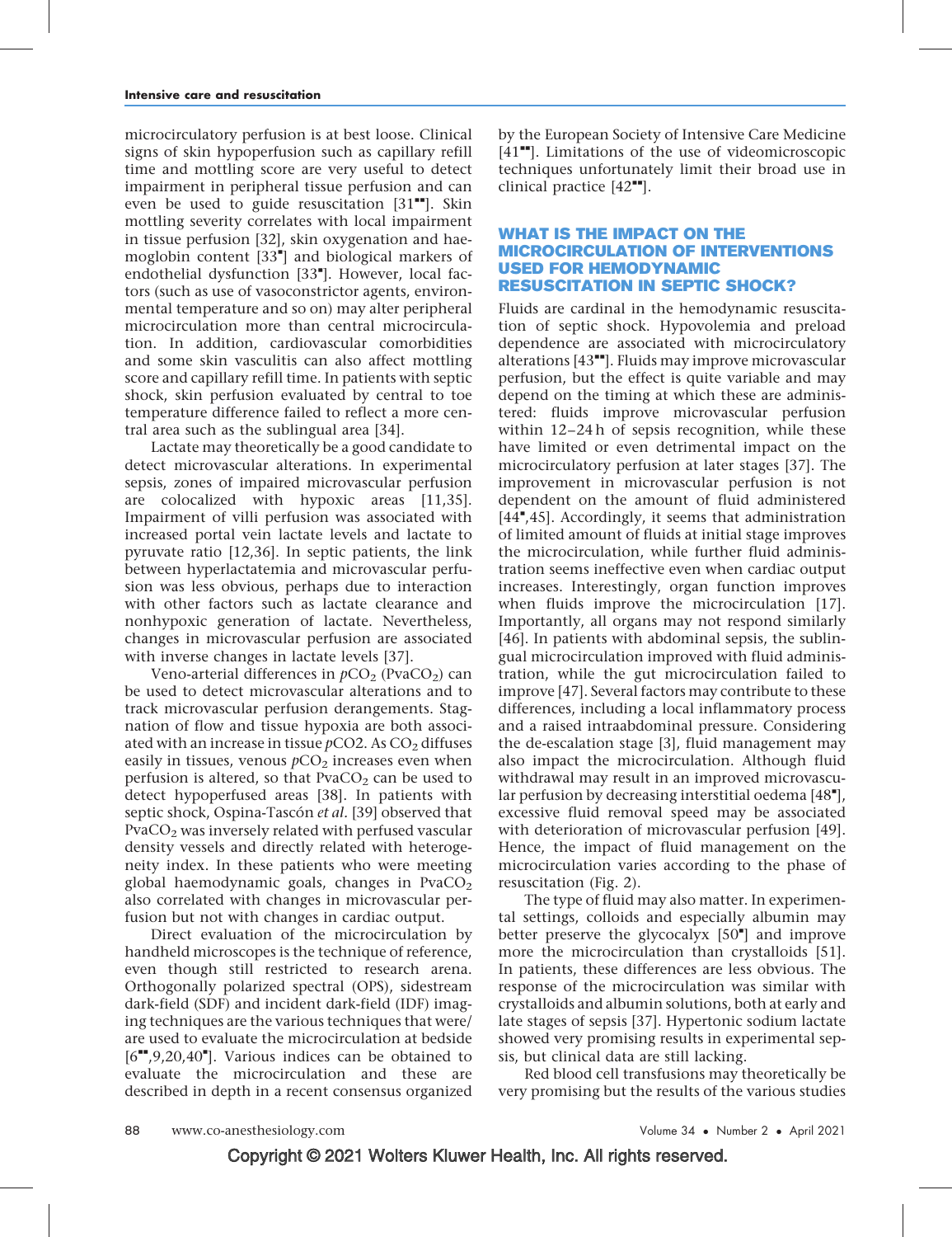|                                                     | <b>SALVAGE</b>                                                           | <b>OPTIMIZATION</b>                                                                                                     | <b>STABILIZATION</b><br><b>&amp; DESCALATION</b>                                                    |
|-----------------------------------------------------|--------------------------------------------------------------------------|-------------------------------------------------------------------------------------------------------------------------|-----------------------------------------------------------------------------------------------------|
| microcirculation at baseline<br>Link between macro- | <b>Loose link between</b><br>macrocirculation<br>and<br>microcirculation | <b>Dissociation</b><br>between<br>macrocirculation<br>and<br>microcirculation                                           | <b>Dissociation</b><br>between<br>macrocirculation<br>and<br>microcirculation                       |
| Effects of fluids on<br>microcirculation            | <b>Fluids usually</b><br>improve<br>microcirculation                     | <b>Fluids initially</b><br>improve<br>microcirculation<br>(moderate volume -<br>large volume ineffective<br>or harmful) | <b>Fluids withdrawal</b><br>may improve<br>microcirculation<br>(caution with rate of<br>withdrawal) |

FIGURE 2. Impact of the different phases of shock on microvascular perfusion and on the microvascular response to fluids. The different stages of shock resuscitation, the SOSD concept as defined by Vincent and De Backer [\[3\]:](#page-5-0) salvage, optimization, stabilization and de-escalation. The link between systemic haemodynamics and microcirculation varies according to the stage. The impact of fluid management on the microcirculation is identical during stabilization and de-escalation so that these two phases were grouped.

were somewhat disappointing. In septic patients, Sakr *et al.* [\[52\]](#page-6-0) reported a variable effect of red blood cell transfusions on sublingual microcirculation. Microvascular perfusion improved in patients with very severe microcirculatory alterations at baseline, although it deteriorated in patients with minimal pretransfusion alterations. Other groups confirmed these results [\[53,54\]](#page-6-0). Among the factors explaining such a variable response, the free haemoglobin content of the bag and/or quality of red blood cells transfused may play a role, as microcirculatory changes were shown to be inversely related to changes in plasma-free haemoglobin [\[53\].](#page-6-0) Interestingly, haemoglobin levels at baseline did not influence the response to transfusions [\[54\]](#page-6-0). Accordingly, transfusions should be restricted to patients with severe alterations in microvascular perfusion and should not be based only on haemoglobin thresholds.

Inotropic agents were shown to have variable effects on the microcirculation  $[14,55,56^\texttt{''},57]$  $[14,55,56^\texttt{''},57]$ . The effects of these agents on the microcirculation are independent of their systemic effects [\[14,57\]](#page-5-0) so that microcirculation should be directly measured if these are judged indicated. Interestingly, the

decrease in lactate levels may be used to indirectly track the effectiveness of dobutamine-induced changes in microvascular perfusion [\[14\].](#page-5-0)

Vasopressor agents also have variable effects on the microcirculation. The microvascular impact of vasopressors may depend on the blood pressure target and the dose and type of the agent itself. Although correction of severe hypotension is consistently associated with an improvement in microvascular perfusion [\[58,59\],](#page-6-0) increasing mean arterial pressure above 65mmHg had variable effects, inversely related to basal alterations in microvascular perfusion [\[60\]](#page-6-0). Dose and type of vasopressor agents may also matter. Addition of vasopressin to norepinephrine-improved microvascular perfusion in patients with septic shock receiving high doses of norepinephrine but not in those treated with low doses [\[61\]](#page-6-0).

## **CONCLUSION**

Endothelial dysfunction is a hallmark of septic shock and contributes to an impaired microvascular perfusion. Microcirculatory alterations are frequently observed in patients with septic shock

Copyright © 2021 Wolters Kluwer Health, Inc. All rights reserved.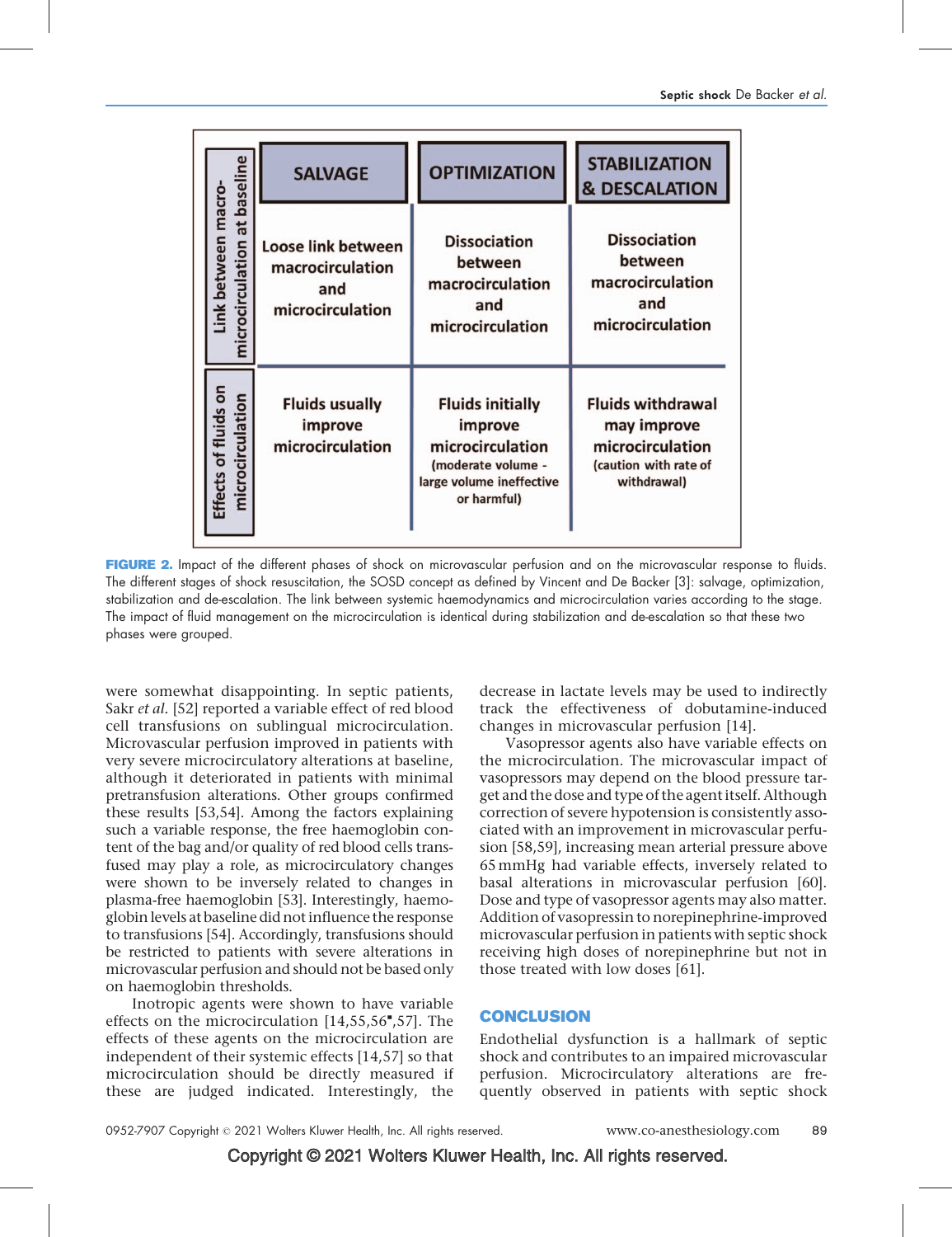<span id="page-5-0"></span>and their severity is associated with poor outcome and organ dysfunction.

These alterations are characterized by the presence of well perfused areas close to nonperfused areas, and this pattern typically explain the distributive nature of septic shock.

#### Acknowledgements

None.

#### Financial support and sponsorship

None.

#### Conflicts of interest

D.D.B., G.A.O-T and F.R. have no conflict of interest to declare.

## REFERENCES AND RECOMMENDED READING

Papers of particular interest, published within the annual period of review, have been highlighted as:

- of special interest
- $\blacksquare$  of outstanding interest
- 1. Cecconi M, De Backer D, Antonelli M, et al. Consensus on circulatory shock and hemodynamic monitoring. Task force of the European Society of Intensive Care Medicine. Intensive Care Med 2014; 40:1795–1815.
- 2. Weil MH, Shubin H. Proposed reclassification of shock states with special reference to distributive defects. Adv Exp Med Biol 1971; 23:13–23.
- 3. Vincent JL, De Backer D. Circulatory shock. N Engl J Med 2013; 369:1726–1734.
- 4. Rhodes A, Evans LE, Alhazzani W, et al. Surviving Sepsis Campaign: International Guidelines for Management of Sepsis and Septic Shock: 2016. Intensive Care Med 2017; 43:304–377.
- 5. Beach JM, McGahren ED, Duling BR. Capillaries and arterioles are electrically coupled in hamster cheek pouch. Am J Physiol 1998; 275:H1489–H1496.
- 6. && Beurskens DM, Bol ME, Delhaas T, et al. Decreased endothelial glycocalyx thickness is an early predictor of mortality in sepsis. Anaesth Intensive Care 2020; 48:221–228.
- Association between glycocalyx thickness and mortality.
- 7. Iba T, Levy JH. Derangement of the endothelial glycocalyx in sepsis. J Thromb
- & Haemost 2019; 17:283–294.
- An interesting review on glycocalyx alterations in sepsis.
- 8. Inkinen N, Pettilä V, Lakkisto P, et al. Association of endothelial and glycocalyx & injury biomarkers with fluid administration, development of acute kidney injury,
- and 90-day mortality: data from the FINNAKI observational study. Ann Intensive Care 2019; 9:103. Study reporting a link between plasma levels of markers of endothelial injury, the

amount of fluids and development of acute kidney injury. Difficult to know whether excessive fluid administration contributed to endothelial and renal injury or whether a more severe endothelial injury led to an increased permability and hence fluid

- requirements and renal dysfynction.<br>**9.** De Backer D, Creteur J, Preiser JC, e*t al.* Microvascular blood flow is altered in patients with sepsis. Am J Respir Crit Care Med 2002; 166:98–104.
- 10. && Simkiene J, Pranskuniene Z, Vitkauskiene A, et al. Ocular microvascular changes in patients with sepsis: a prospective observational study. Ann Intensive Care 2020; 10:38.

An important trial reporting the time course of conjunctival and retinal microvascular perfusion. There was an association beween conjunctival microvascular perfusion and outcome. Retinal perfusion was less affected.

- 11. Bateman RM, Tokunaga C, Kareco T, et al. Myocardial hypoxia-inducible HIF-1{alpha},VEGF and GLUT1 gene expression is associated with microvascular and ICAM-1 heterogeneity during endotoxemia. Am J Physiol Heart Circ Physiol 2007; 293:H448–H456.
- 12. Ospina-Tascón GA, García Marin AF, Echeverri GJ, et al. Effects of dobutamine on intestinal microvascular blood flow heterogeneity and O(2) extraction during septic shock. J Appl Physiol 2017; 122:1406–1417.
- 13. Wu L, Tiwari MM, Messer KJ, et al. Peritubular capillary dysfunction and renal tubular epithelial cell stress following lipopolysaccharide administration in mice. Am J Physiol Renal Physiol 2007; 292:F261–F268.
- 14. De Backer D, Creteur J, Dubois MJ, et al. The effects of dobutamine on microcirculatory alterations in patients with septic shock are independent of its systemic effects. Crit Care Med 2006; 34:403–408.
- 15. Creteur J, De Backer D, Sakr Y, et al. Sublingual capnometry tracks microcirculatory changes in septic patients. Intensive Care Med 2006; 32:516–523. 16. Trzeciak S, McCoy JV, Phillip DR, et al. Early increases in microcirculatory
- perfusion during protocol-directed resuscitation are associated with reduced multiorgan failure at 24 h in patients with sepsis. Intensive Care Med 2008; 34:2210–2217.
- 17. Pranskunas A, Koopmans M, Koetsier PM, et al. Microcirculatory blood flow as a tool to select ICU patients eligible for fluid therapy. Intensive Care Med 2013; 39:612–619.
- 18. Pan P, Liu DW, Su LX, et al. Role of combining peripheral with sublingual & perfusion on evaluating microcirculation and predicting prognosis in patients

with septic shock. Chin Med J (Engl) 2018; 131:1158–1166. Combined information from microcirculation and peripheral perfusion predict organ dysfunction and 28-day mortality in patients with septic shock.

- 19. Trzeciak S, Dellinger RP, Parrillo JE, et al. Early microcirculatory perfusion derangements in patients with severe sepsis and septic shock: relationship to hemodynamics, oxygen transport, and survival. Ann Emerg Med 2007; 49:88-98.
- 20. De Backer D, Donadello K, Sakr Y, et al. Microcirculatory alterations in patients with severe sepsis: impact of time of assessment and relationship with outcome. Crit Care Med 2013; 41:791–799.
- 21. Edul VS, Enrico C, Laviolle B, et al. Quantitative assessment of the microcirculation in healthy volunteers and in patients with septic shock. Crit Care Med 2012; 40:1443–1448.
- 22. Sakr Y, Dubois MJ, De Backer D, et al. Persistant microvasculatory alterations are associated with organ failure and death in patients with septic shock. Crit Care Med 2004; 32:1825–1831.
- 23. Scorcella C, Damiani E, Domizi R, et al. MicroDAIMON study: Microcirculatory
- & DAIly MONitoring in critically ill patients: a prospective observational study. Ann Intensive Care 2018; 8:64.

The microcirculation was assessed daily in an unselected series of critically ill paitents. Many patients were of limited severity.

24. Massey MJ, Hou PC, Filbin M, et al. Microcirculatory perfusion disturbances in ■■ septic shock: results from the ProCESS trial. Crit Care 2018; 22:308.

Analysis of a subset of patient from the ProCESS trial. Early goal-directed therapy had no impact on the microcirculation. This trial reported an association between the severity of microcirulatory alterations and mortality. Early goal-directed therapy did not influence the time course of microcirculatory alterations.

25. Rovas A, Seidel LM, Vink H, et al. Association of sublingual microcirculation && parameters and endothelial glycocalyx dimensions in resuscitated sepsis. Crit Care 2019; 23:260.

Although the trial demonstrated an association of anatomical (thickness of glycocalyx) and flow (microvascular perfusion) variables, it is difficult to separate a causative mechanism (alteration in glycocalyx induces microvascular perfusion defects) from a simple association (both are cause by a common factor in a dosedependant manner). Of note, glycocalyx function was not assessed.

- 26. Edul VS, Ince C, Vazquez AR, et al. Similar microcirculatory alterations in patients with normodynamic and hyperdynamic septic shock. Ann Am Thorac Soc 2016; 13:240–247.
- 27. Spanos A, Jhanji S, Vivian-Smith A, et al. Early microvascular changes in sepsis and severe sepsis. Shock 2010; 33:387–391.
- 28. Spronk PE, Ince C, Gardien MJ, et al. Nitroglycerin in septic shock after intravascular volume resuscitation. Lancet 2002; 360:1395–1396.
- 29. Thooft A, Favory R, Salgado DR, et al. Effects of changes in arterial pressure on organ perfusion during septic shock. Crit Care 2011; 15:R222.
- **30.** Stenberg TA, Kildal AB, Sanden E, et al. The acute phase of experimental cardiogenic shock is counteracted by microcirculatory and mitochondrial adaptations. PLoS One 2014; 9:e105213.
- 31. Hernandez G, Cavalcanti AB, Ospina-Tascon G, et al. Early goal-directed && therapy using a physiological holistic view: the ANDROMEDA-SHOCK-a
- randomized controlled trial. Ann Intensive Care 2018; 8:52.

Trial demonstrating that resuscitation can be guided on an index of peripheral perfusion (the capillary refill time).

- 32. Ait-Oufella H, Bourcier S, Alves M, et al. Alteration of skin perfusion in mottling area during septic shock. Ann Intensive Care 2013; 3:31.
- 33. Kazune S, Caica A, Volceka K, et al. Relationship of mottling score, skin & microcirculatory perfusion indices and biomarkers of endothelial dysfunction

in patients with septic shock: an observational study. Crit Care 2019; 23:311. The authors evaluated mottling score, skin microvascular oxygen saturation and plasma biomarkers of endothelial injury in 95 patients with septic shock. Skin oxygen saturation best predicted outcome. Among the biomarkers, PAI-1 best predicted alterations in skin oxygen saturation.

- 34. Boerma EC, Kuiper MA, Kingma WP, et al. Disparity between skin perfusion and sublingual microcirculatory alterations in severe sepsis and septic shock: a
- prospective observational study. Intensive Care Med 2008; 34:1294–1298. 35. Wu L, Mayeux PR. Effects of the inducible nitric-oxide synthase inhibitor L-N(6)-(1-iminoethyl)-lysine on microcirculation and reactive nitrogen species generation in the kidney following lipopolysaccharide administration in mice. J Pharmacol Exp Ther 2007; 320:1061–1067.
- Tugtekin I, Radermacher P, Theisen M, et al. Increased ileal-mucosal-arterial PCO2 gap is associated with impaired villus microcirculation in endotoxic pigs. Intensive Care Med 2001; 27:757–766.
- 37. Ospina-Tascon G, Neves AP, Occhipinti G, et al. Effects of fluids on microvascular perfusion in patients with severe sepsis. Intensive Care Med 2010; 36:949–955.

• Number 2 • April 2021